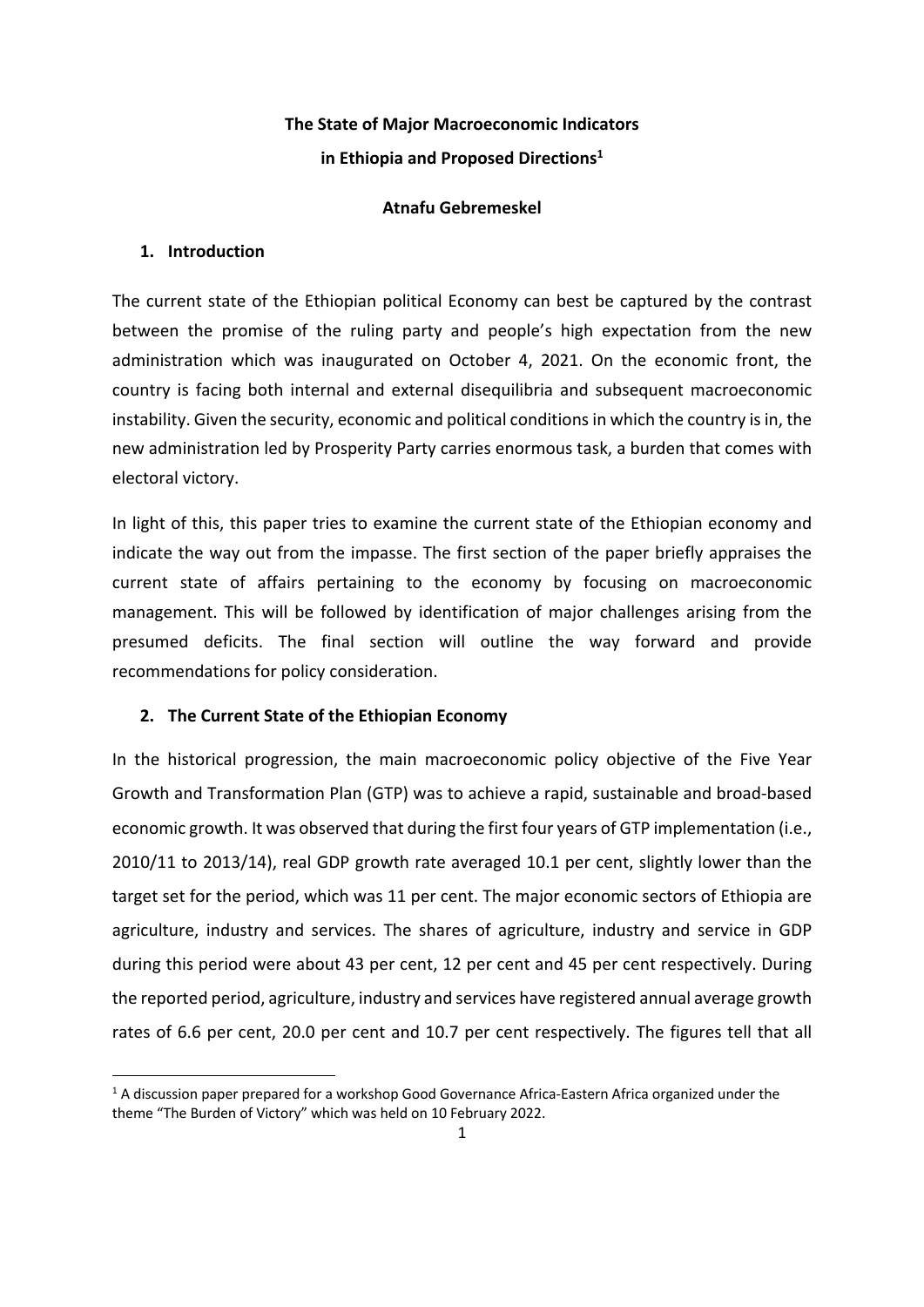sectors registered positive and significant growth. In Ethiopia, agriculture has been contributing to both output and employment.

The Ministry of Finance and Economic Development (2014) noted that the service sector was closing gaps in terms of output share but remained far behind agriculture in employment. Structural change in the form of shift from agriculture to industry has not been observed so far. The observed shift was rather from agriculture to services, where expansion of the wholesale and retail trade, real estate, renting and related business were found to be the driving forces. The share of the service sector to GDP increased from 38 per cent to 45 per cent in the past 10 years, while the share of agricultural declined from 52 per cent to 43 per cent in the same period. However, agriculture will continue to be the main source of employment as the service sector has not been able to generate significant employment opportunities. This implies that the productivity of the much fewer service sector workers far outweighs labour productivity of the large number of people employed in the agriculture sector. It is well known that the creation of employment in service sector is more expensive than in agriculture and also service sector provides employment mainly to skilled labour. It also means that the quality of jobs and wages/incomes in the service sector is higher than those in the agriculture sector. In this context, measures to raise productivity in the smallholder agriculture as well as to boost private investments in commercial agriculture are imperative to growth.

According to the African Development Bank (ADB)<sup>2</sup>, Ethiopia's economy grew by 6.1% in 2020, down from 8.4% in 2019, largely because of the COVID–19 pandemic. Growth was led by the service and industry sectors, while at the same time the hospitability, transport, and communications sectors were adversely affected by the pandemic and the associated containment measures to prevent the spread of the virus. The fiscal deficit, including grants, increased slightly during 2020, which was financed mainly by treasury bills. Tax revenue increased by 16%, but the tax-to-GDP ratio declined to 9.2% in 2020 from 10% in 2019 due to delayed implementation of tax reforms. ADB further noted that total public spending

<sup>2</sup> https://www.afdb.org/en/countries/east-africa/ethiopia/ethiopia-economic-outlook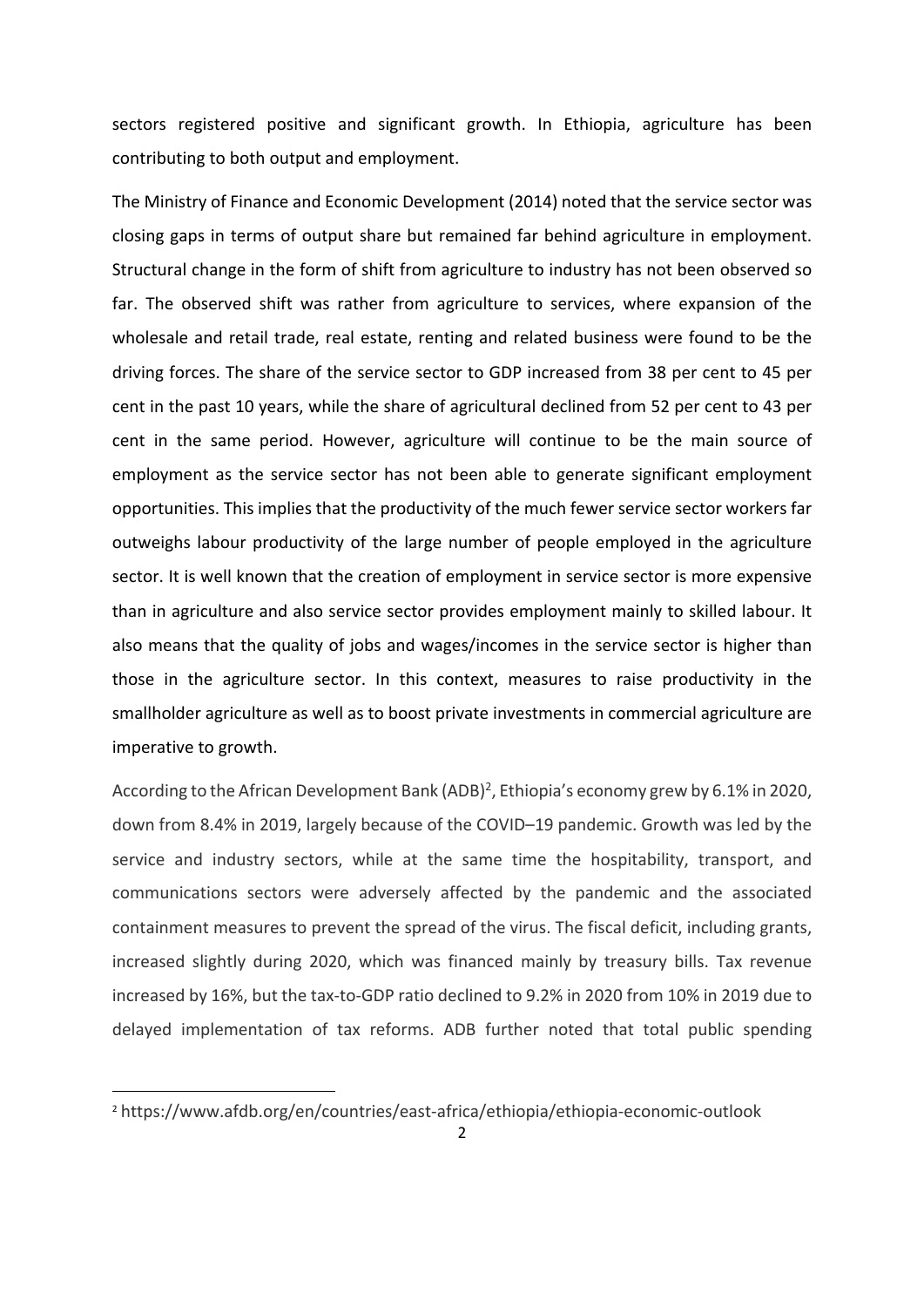remained stable, in line with the country's fiscal consolidation strategy. In 2020 inflation reached 20.6%, well above the 8% target, due to pandemic-induced supply chain disruptions and expansionary monetary policy. In November 2020, the official exchange rate was devalued by about 8% to 35.0 Birr per US dollar.

Furthermore, export revenues increased by 12% in 2020, as exports of gold, flower, coffee, and *Khat* increased while imports declined by 8.1%. This helped narrow the current account deficit to 4.4% in 2020 from 5.3% in 2019. Gains from service sector exports declined by about 6%, mainly because of decline in earnings by the Ethiopian Airlines. Foreign direct investment (FDI) fell from 20% to 2.2% of GDP, and personal remittances declined by 10% to 5.3% of GDP. Poverty was projected to decline from 23.5% in 2016 to 19% by the end of 2020. But pandemic-driven job losses, estimated at about 2.5 million, impede poverty reduction, according to a report by The African Development Bank, 2022. The following figures demonstrate the above discussed facts in graphs.



Source: Data are as of December 2020 and are from domestic authorities; figures for 2020 are estimates and figures for 2021 and 2022 are projections by the African Economic Outlook team.

The medium-term economic outlook is contingent on the resolution of the COVID–19 crisis, the pace of the economic recovery, and such other shocks as civil strife and climate change. Real GDP growth in 2021 was projected to fall to 2%, and then recover to about 8% in 2022, led by a rebound in industry and services. Monetary policy is expected to remain flexible in response to the government's financing requirements. Increased use of open-market operations is expected to reduce inflation gradually. The fiscal deficit is projected to increase as tax policy reforms are delayed due to COVID–19. The current account was likely to deteriorate in 2021, before improving in 2022 as service exports gradually pick up. The key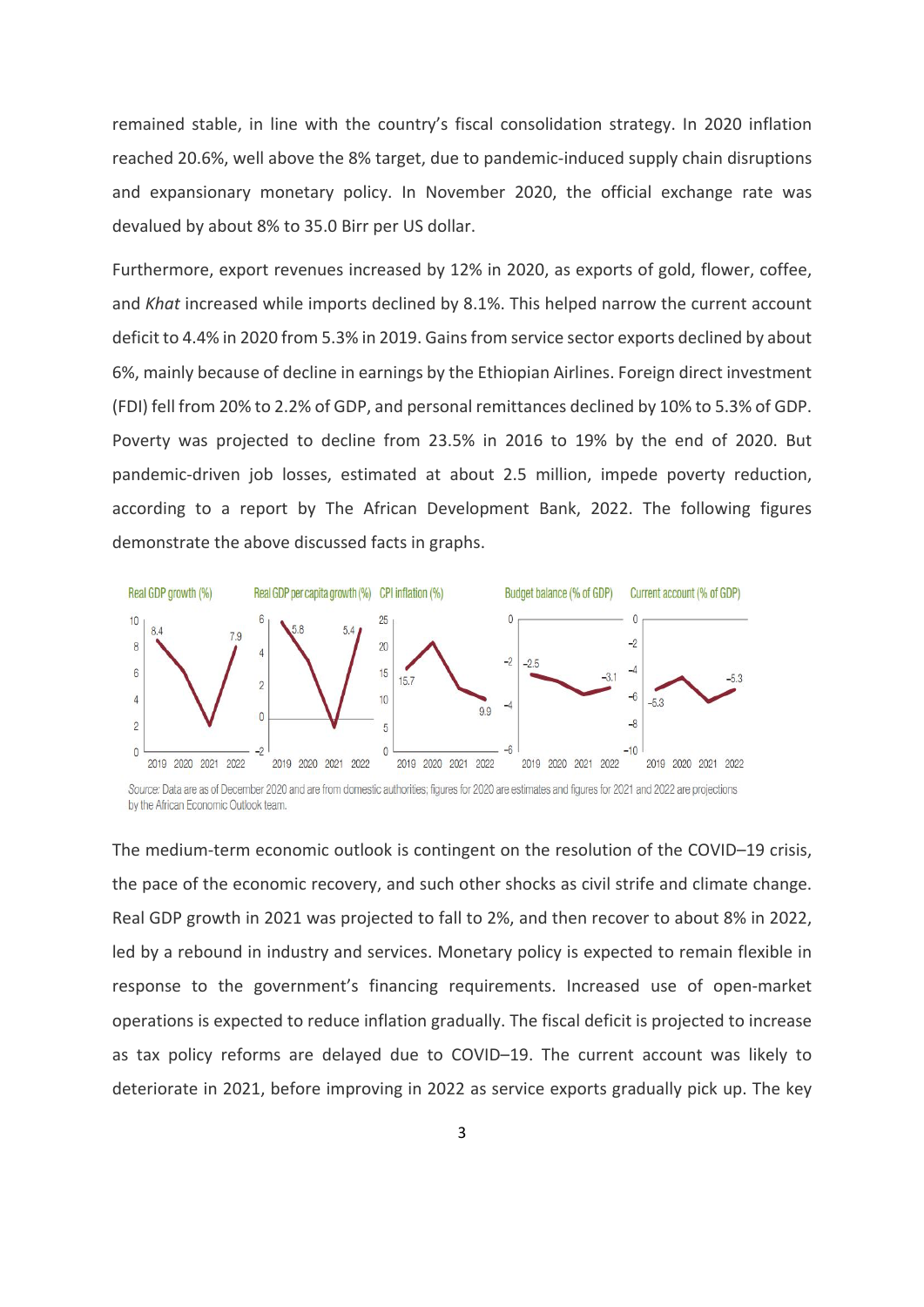downside risks to the economic outlook include low investor confidence, in part due to sporadic domestic conflicts, weakness in global growth, and climate change.

The statistics of the previous two decades showed significant economic growth accompanied by creeping inflation to the mid-2000s, but from 2005, growth was accompanied by trotting inflation. Despite the fiscal and monetary policies to contain inflation to a single digit during the Growth and Transformation Plans (GTP I from 1995/96-2010/11 and GTP II from 2010/11 2014/15), inflation persisted to the extent that real interest rates fell within negative territory. The official inflation records were 2.5% up to 2004 and 15.1% thereafter. While GTP II envisaged 11.1% economic growth, the performance stood at 10.9%. According to the Central Statistical Agency (CSA), in October 2019 the regional distribution of Consumer Price Index (CPI) shows that inflation reached 37.1 % in Dire-Dawa city. This was followed by Harari and Addis Ababa with 32.3% and 28.6% respectively. Despite overall economic growth, inflationary pressure affected the great majority of the population with an estimated average welfare cost of Birr 22.354 billion. Such inflation growth dilemma has severe implications for the welfare of wage earners and pensioners on fixed incomes which are not subject to wage or income indexation in the context of Ethiopia.

## **3. Major Challenges Arising from the Deficits**

For the last two decades, Ethiopia has registered one of the fastest economic growths in Africa, but this has been accompanied by double digit inflation for most of the time. This growth inflation dilemma has led to heated discourse in academic and political circles. Understanding the drivers of internal and external gap as well as explaining the inflationary growth process occupied a central position in the discourse on the political economy of Ethiopia.

Domestic disequilibrium (imbalance) covers the gap in resources which are the result of such items as budget deficits and saving-investment gaps. The revenue-expenditure section of the National Income Account reveals that for the period 1974-2017, the annual resource gap (budget deficit), including and excluding grants, averaged 8,492.971 and 14,493.69 million Birr respectively. For the year 2017, the figures were 66643.18 and 84557.13 million Birr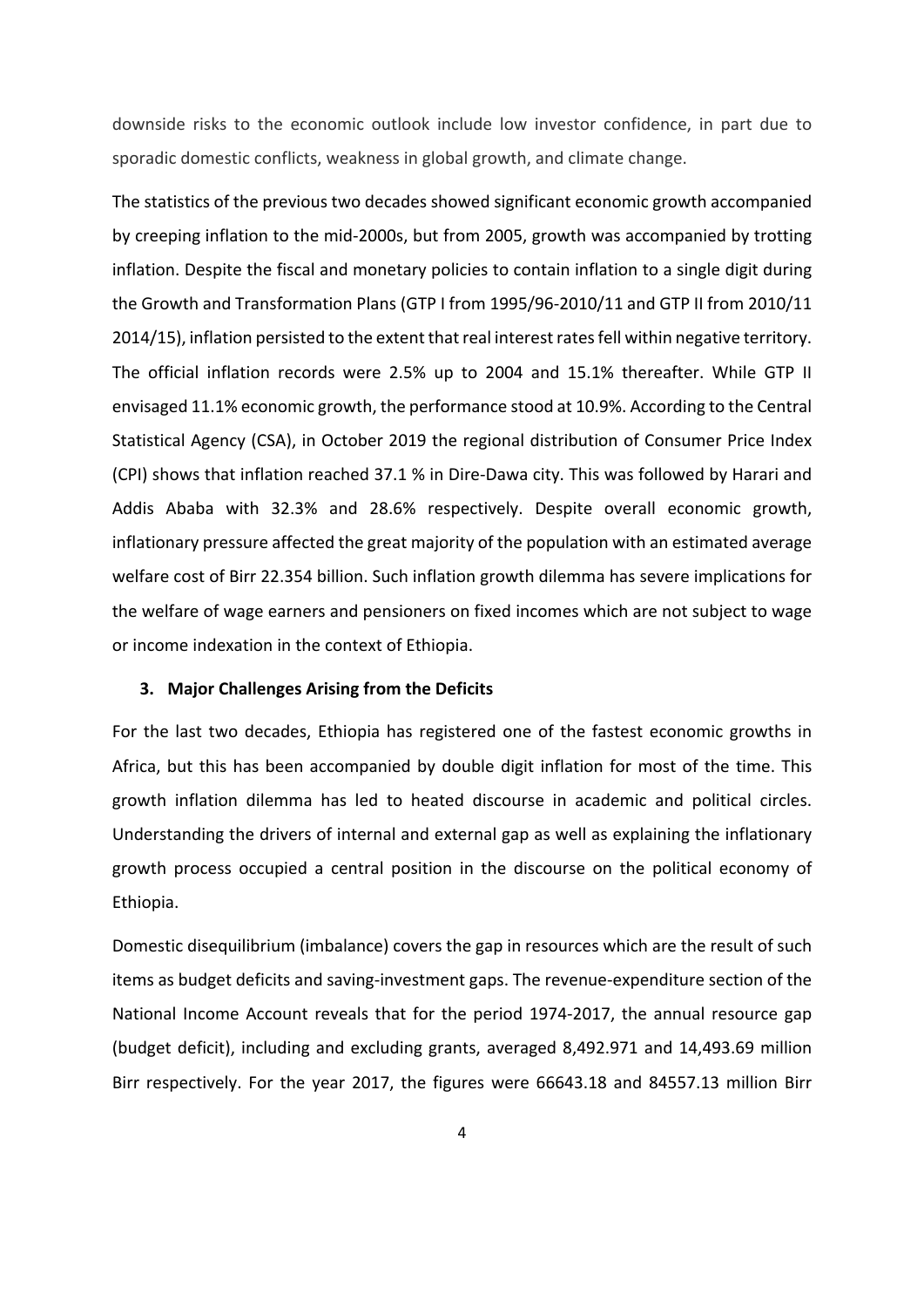respectively. The annual total expenditure for the whole period averaged 124 % of total revenue, with 123% for 2017. For the same period (1974-2017), the budget deficit, including and excluding grants, were positively associated with general inflation, non-food inflation and food inflation, with correlation coefficients of 4.09%, 1.56% and 12.64% respectively. The coefficients for the budget deficit excluding grants were 11.11%, 7.21% and 24.59% for general, non-food and food inflation respectively.

On the sources of finance for the whole 1974-2017 period, the annual average for gross borrowing, external sources and domestic borrowing was 5,448.625, 4,663.038, 2,140.716 million Birr respectively. For the period 1974-1990, the figures averaged annually 343.3905, 297.4992 and 396.0675, million Birr respectively; and the corresponding values for 1991-2017 were 8663.032, 7411.711, and 3239.199 for gross borrowing, external sources and domestic borrowing respectively.<sup>3</sup> The World Development Indicator (WDI) for the period, for which data is available, 1990 -2013, showed the annual average domestic demand for investment and net saving were respectively 8 billion and 4.37 billion Birr. This signalled saving investment disequilibria of 3.63 billion Birr. The annual average of net borrowing during the same period was 13.7 billion Birr.

The data from the National Bank of Ethiopia shows that for the period 1974-2017, the annual averages of inflation and growth of broad money stood at 9.84% and 16.45% respectively. For 1974-1990, the averages were 8.32% and 12.54% respectively; and for 1991-2017, the average inflation and average growth rate of broad money were respectively 10.76 and 18.60%. Cost of food in Ethiopia increased 38.90 per cent in November of 2021 over the same month in the previous year. These figures clearly demonstrate the existence of domestic macroeconomic imbalances and their association with inflationary pressures in Ethiopia.

#### **3.1. External Disequilibria**

According to the International Development Association's Joint Bank-Fund Debt Sustainability Analysis (IDA/IMF (2018)), Ethiopia continues to be at high risk of external debt distress, and,

<sup>3</sup> See *Atnafu, 2020, Inflation Dynamics and Macroeconomic Stability in Ethiopia: Decomposition Approach:* Ethiopian Economics Association, *Policy Working Paper 06/2020)*.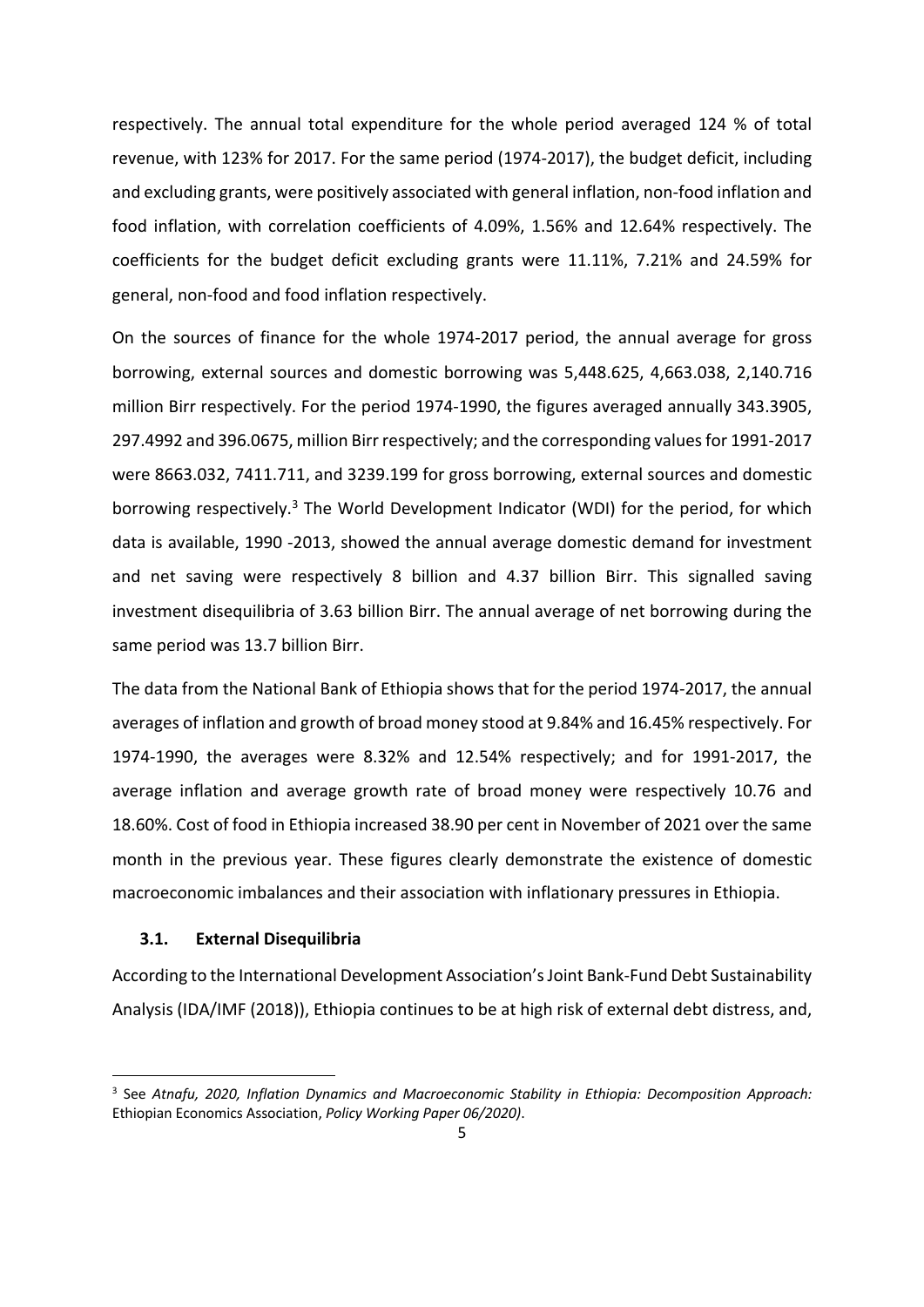consequently, is at high risk of overall debt distress. The external current account deficit (including official transfers) was estimated at 6.4% of GDP in 2017/18, but a gradual improvement of export performance, a moderate pick-up in capital goods imports, and steady inflow of remittances (even if slowly declining as a ratio to GDP) can lead to a gradual reduction of the deficit over the long term. Economic transformation, with more dynamic and diversified exports and a phase-down in public imports of capital goods, can be expected to ameliorate external imbalances.

On the issue of debt burdens, documents from the National Planning Commission reveal that, at the end of June 2019, total outstanding loans stood at USD 27.05 billion, 4.9% higher than the USD 25.80 billion in June 2018. The total outstanding loans to central government rose by 8.2% while non-government guaranteed loans decreased by 3.6%. Out of the total USD 2.77 billion disbursed in 2018/19, some 54.3 % were central government loans, and the remaining 13.6% and 31.9% were for government guaranteed and non-government guaranteed loans respectively. A total of USD 2.77 billion was paid for debt servicing, including the servicing of central government, as well government and non-government guaranteed loans (NPC, 2019). The yearly average balance of payment for 2013 to 2019 has been US 5,639.838 million with minimum and maximum values of US 2137.828 and US 7905.485 million respectively.

One of the key sources of inflationary pressure relates to how the government finances a deficit. Theoretically, a government can finance a deficit in three alternative ways: It can borrow from the public by issuing bonds to the public; it can print money which means borrowing from the central bank; or it can run down its foreign exchange reserves. In Ethiopia, these alternatives of financing deficit have varied from regime to regime. The dataset from the Ministry of Finance indicates that the average annual financing requirement for the period 1974-2017 was 8492.971 million Birr. The country's financing requirement for the periods, 1974-1990 and 1991 – 2017, were 720.279 and 13386.89 million Birr respectively.

#### **3.2. The Level of Poverty and State of Inequality and Unemployment**

The trends of poverty and income inequality from 1999/2000 to 2015/2016 have been improving in urban than rural areas, but with considerable variation across the different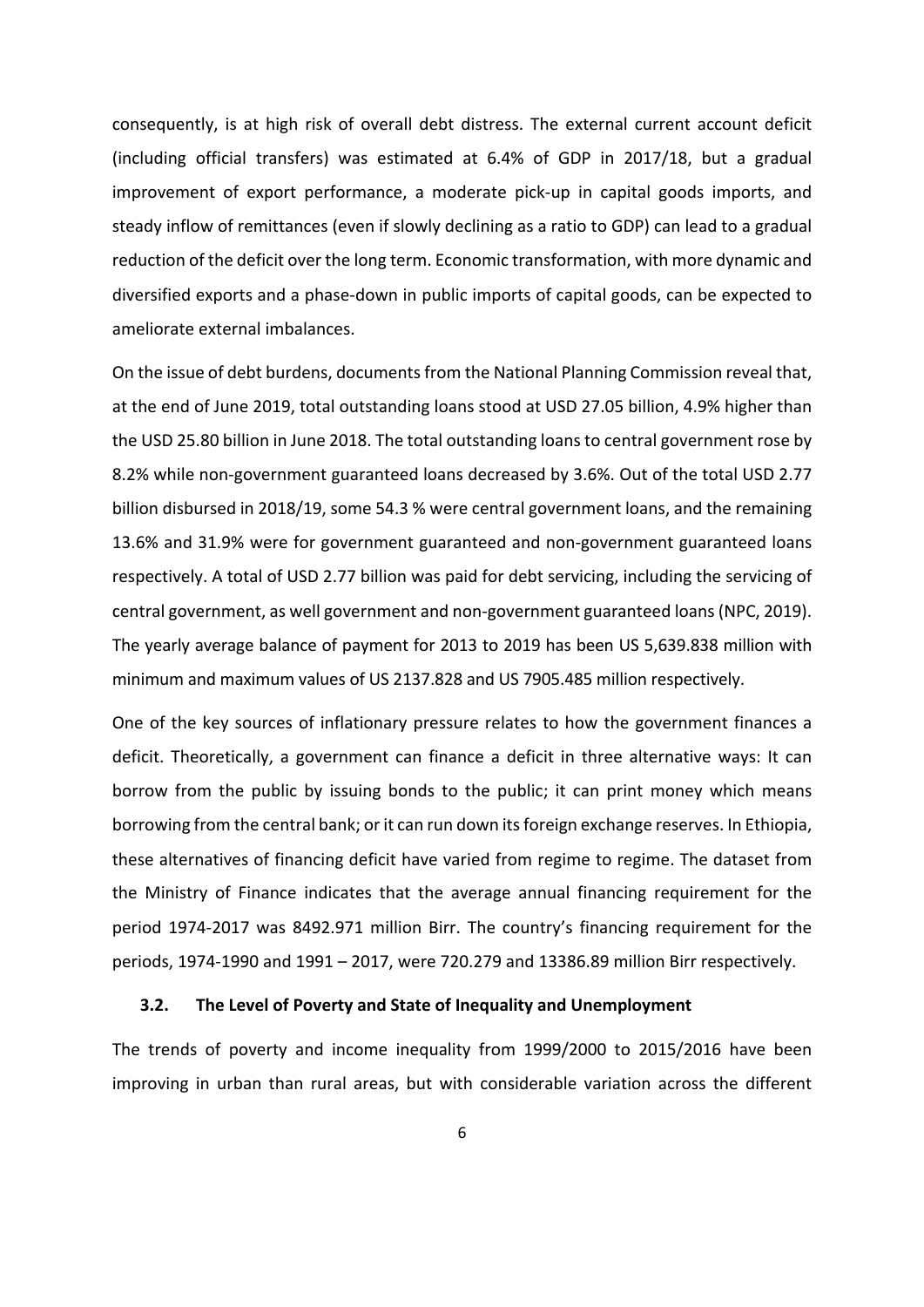regions of Ethiopia. The decline of poverty with all measures was observed between 1995 and 2015/2016 with head count index of 33.2 in 1995/1996 declining to 14.8 in 2015/2016, poverty gap index declining from 9.9 in 1995 to 3.7 in 2015/2016 and with poverty severity index falling from 4.1 in 1995 to 1.4 in 2015/2016.4

Similarly, the level of poverty was substantially declining in urban than rural areas. In this respect, headcount indices in urban areas fell from 36.9 in 1999/2000 to 35.1 in 2004/2005, and further declined from 30.4 in 2010/2011 to 14.3 in 2015/2016. This was accompanied by the decline in rural poverty headcount indices which fell from 45.4 in 1999/2000 to 39.3 in 2004/2005 and further declined from 30.4 in 2010/2011 to 25.6 in 2015/2016. Despite such tremendous decline of poverty over the past years, the fact that a significant proportion of the population remains poor in rural areas indirectly show the prevalence of food insecurity in the countryside.

On the other hand, the trends of income inequality measured by Gini coefficient shows increasing trend from 0.29 in 1995 to 0.3 in 2010/2011 and rising to 0.33 in 2015/2016 with more inequality in urban than rural areas of Ethiopia. The rising trend of income inequality over time is not only exacerbating food insecurity, but also might obscure the short- to longterm effects of the government welfare-oriented planning. A higher value of the poverty gap indicates the terrible condition of the poor. In addition, the extents of food poverty with all measures are slightly bigger than total poverty due to the fact that the majority of poor household disposable income is allocated for purchasing food items. Poverty in medium-size towns is largely triggered by a lack of sufficient food at the household level.

Unemployment rate in Ethiopia increased to 19.1 % in 2018. The maximum rate was 26.4 % and minimum was 16.8 %. The unemployment level in Ethiopia stood at 20% in 2020, roughly about 22 million unemployed people which is equivalent to the total population of Florida State. Every year almost half a million new graduates are joining the labour market adding up to the existing stock of unemployed people.

<sup>4</sup> Sisay Debebe and Efta Hizkiel Zekarias, "Analysis of poverty, income inequality and their effects on food insecurity in southern Ethiopia", in *Agriculture & Food Security, 2020, 9:16*)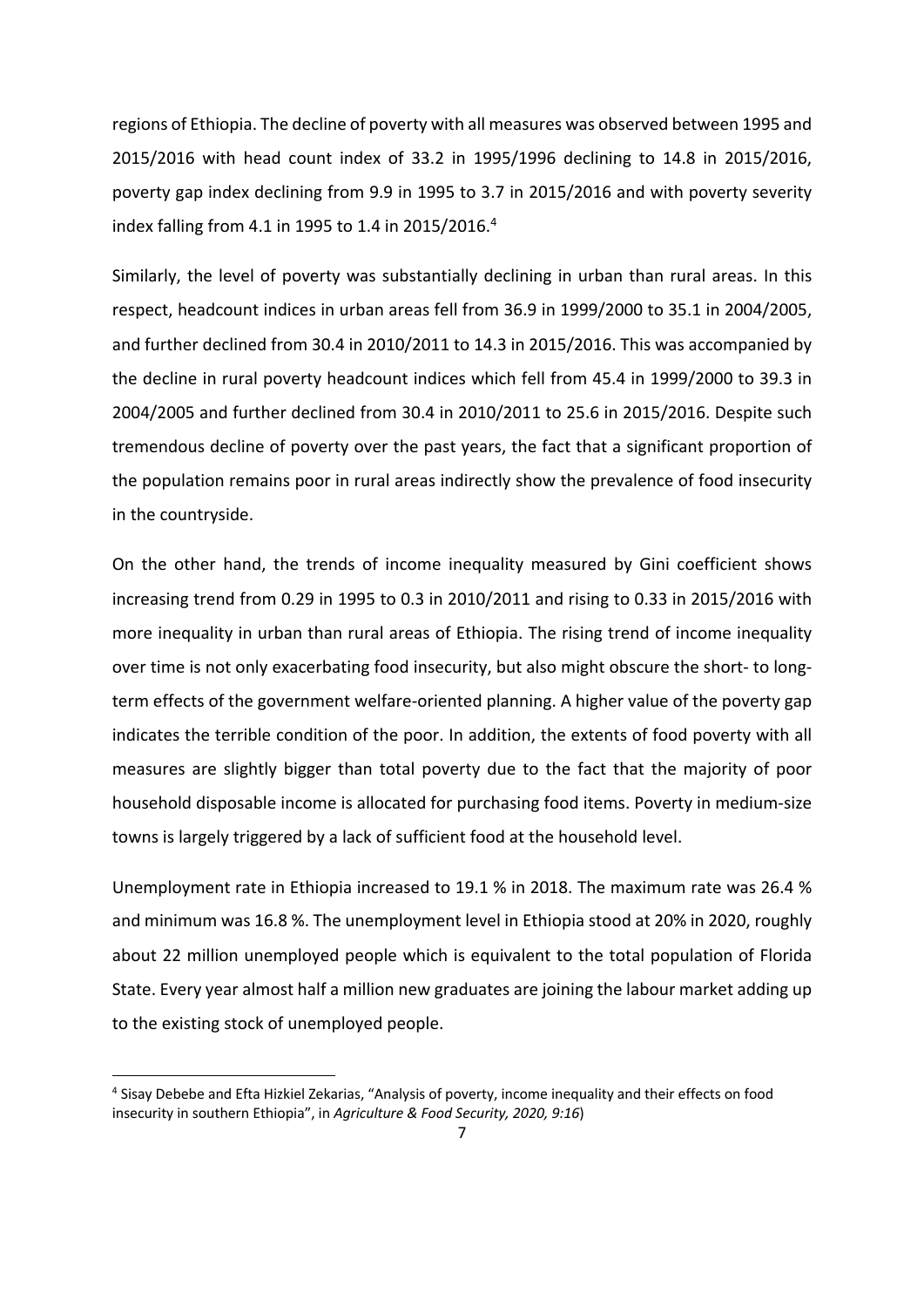#### **3.3. Quality of Institutions as Challenge to Economic Performance.**

This section tries to summarize the state of governance in contemporary Ethiopia. The state of governance can be measured in reference to its indicators which basically are multidimensional. To begin with, Corruption Perception Index in Ethiopia increased to 38 Index Points in 2020. The maximum level was 38 Index Points and the minimum was 22 Index Points. According to the International Governance Indicator, for Ethiopia Political Stability and Absence of Violence/Terrorism: was reported to be at -1.687 on a -2.5 to 2.5 scale in 2017.

Regarding rule of law, according to the World Justice Project, Ethiopia ranked 114<sup>th</sup> out of the 128 countries. In the survey that involved more than 130,000 households and 4,000 legal practitioners and experts around the world, Ethiopia showed improvement moving up six positions. The index measures rule of law performance across eight primary factors; constraints on government powers, absence of corruption, open government, fundamental rights, order and security, regulatory enforcement, civil justice and criminal justice. Ethiopia's overall rule of law score decreased by 5.6pc in this year's Index. Ethiopia's score places it at 26 out of 31 countries in the Sub-Saharan African region and 16 out of 19 among low-income countries. Significant trends for Ethiopia included improvement in the factors measuring constraints on government powers, open government, and fundamental rights, and deterioration in the factor measuring order and security, according to the report. Denmark, Norway and Finland topped the index.

## **4. The Way Out**

The summary of the previous discussions requires two major reform directions from the economic point of view. These are stabilization of the macro economy by removing both domestic and external disequilibria and liberalization of the economy in tune to three binding directions. There is a generally accepted wisdom that the rate at which countries growth is substantially determined by three things: their ability to integrate with the global economy through trade and investment, their capacity to maintain sustainable government finances and sound money as well as their ability to put in place an institutional environment in which contracts can be enforced and property rights can be established.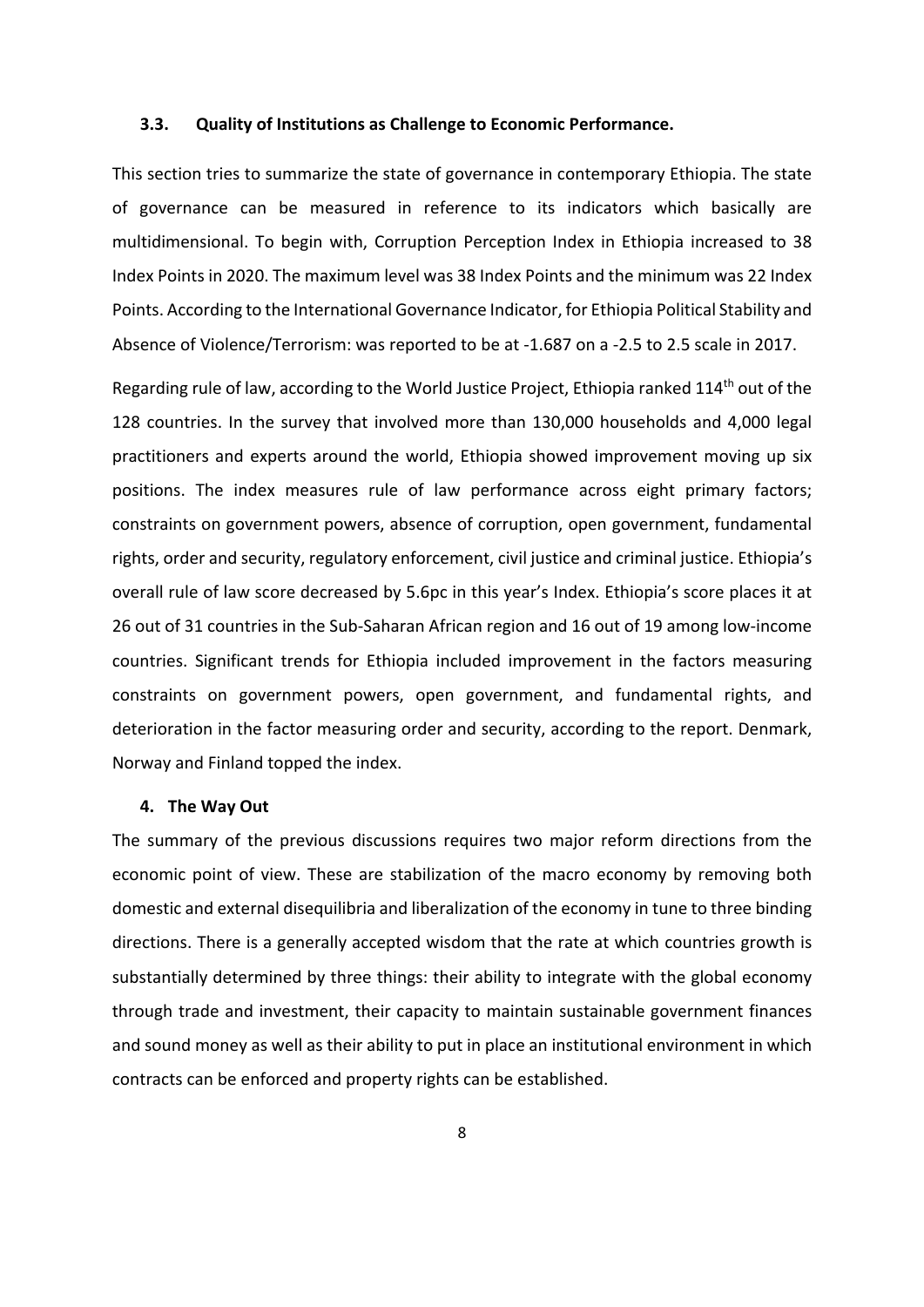Regarding inflation, which is one of the chronic macroeconomic constraints in Ethiopia, easing it requires not only domestic monetary policy, but also cultural transformation both from production and consumption sides. By consumption cultural transformation, we mean diversification of consumption and substitution towards non-mainstream feeding pattern. A case in point could be marginal movement away from *Teff5* and standard cereals towards other edibles. Another area of intervention in removing the structural bottlenecks in stabilizing prices is the establishment of independent consumers' associations. Such associations shall be established based on the free will of their members, instead of political motives. As they operate the associations needs to promote the free choice of members. Support to the consumers' associations may come from local governments, but with zero political interference.

As a general direction, the disappointing macroeconomic conditions require rehabilitation. Restoring macroeconomic stability requires as a necessary and sufficient condition to get-rid of the current conflict, which is a hindrance for rational economic reform. Likewise, policy makers need to focus on institutional changes that would enable subsequent economic rehabilitation, including removing domestic and external imbalances.

As there is strong evidence that the monetary component of inflation is money growth, prudent monetary policy shall include productive use of the available financial resources, tight monetary policy, and fiscal discipline allowing acceptable level of development financing. Further in this direction, insulating the Central Bank from political interference is indispensable. It helps the Central Bank to regulate domestic borrowing by the government particularly during election times, which often leads to inflation driven by political business cycle. Furthermore, the independence of the Central Bank is a necessary and sufficient condition to establish a well-functioning financial system, capable of finding high quality projects that can produce at a lower cost, and hence providing for lower inflation and increased competitiveness besides improving the welfare of individuals.

<sup>5</sup> *Teff* is the most common cereal crop used to make *enjera*, a flatbread which is a staple food in many Ethiopian households.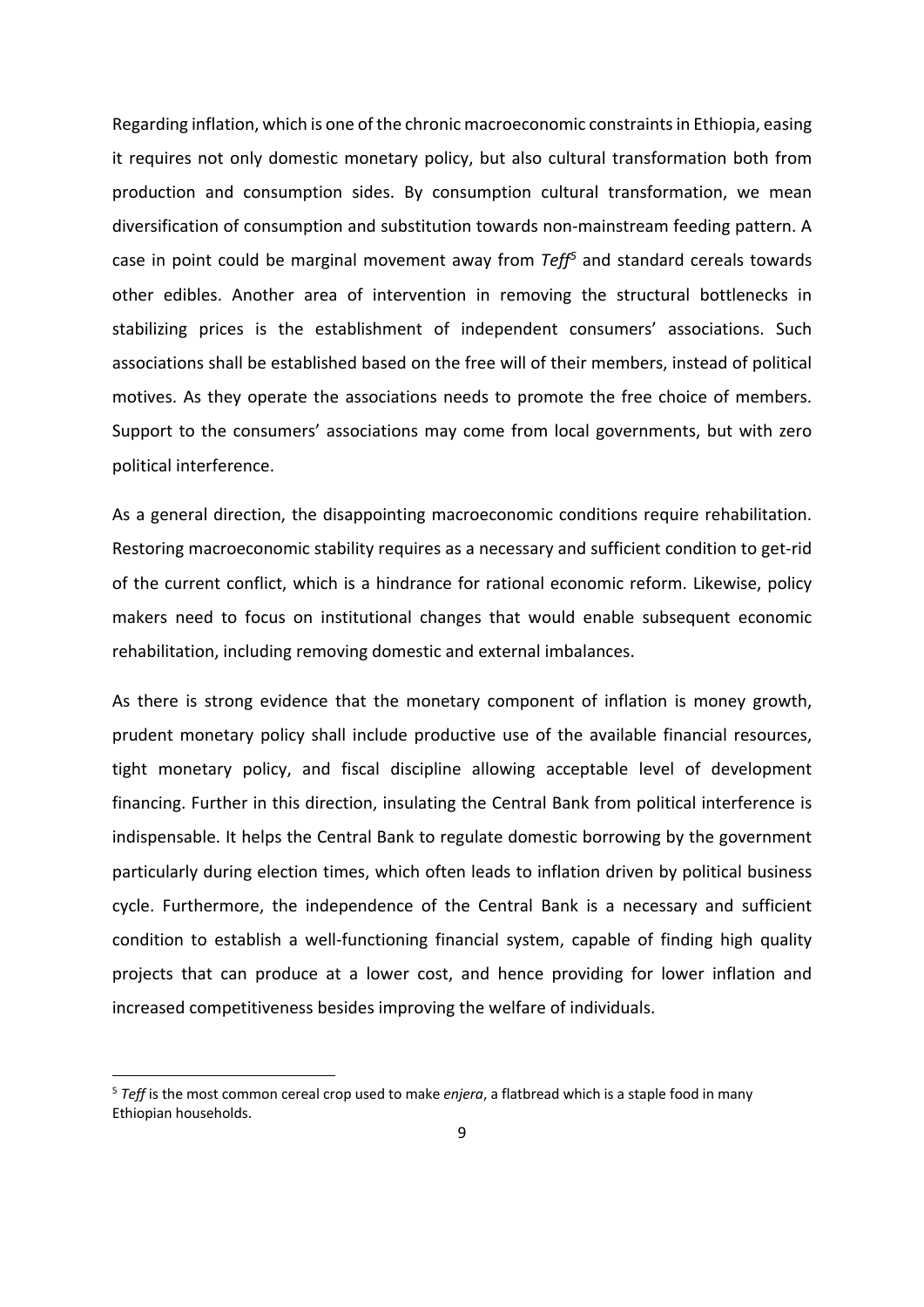In reference to political economy, improving the quality of institutions and governance and zero tolerance to corruption are suggested as necessary conditions for fighting inflation, achieve enhanced welfare and make headway in economic growth with stable internal and external disequilibria. In the end, there is no universally accepted formula for successful dual transitions to democracy and economic freedom. However, experiences of different counties, for example Spain and the South Korea, and other recent studies provide us with rich theoretical insights that advance our understanding of how democratization and economic liberalization can be achieved in the aftermath of dictatorships. It has been learnt that the surest and safest path toward democratic consolidation and economic modernization is most likely to be charted by nations whose leaders wisely delay economic reform until at least some measure of democratic consolidation has been established. This approach is marked by technocratic proclivities that favour inclusion of social groups outside of state structures in the formulation and implementation of economic policy and compensation for those most directly affected by radical economic change. In this approach towards change politicians, bureaucrats, and civic leaders can construct a context of institutional and power relation capable of accommodating dialogue and compromise.<sup>6</sup> The foregoing arguments lead us to put the following takeaways for policy consideration.

- I. First and foremost, there a need to remove domestic and external disequilibria; including controlling inflation, improving current and capital account balances (balance of payments);
- II. That should be followed by institutional reform including ensuring rule of law and regulatory quality to create conducive investment climate, more specifically for guaranteeing property rights to attract investment;

III. Finally, effective integration into the global economy through trade and investment.

It should be noted, however, that these proposals are conditioned on political stability.

<sup>6</sup> See Stephan Haggard and Robert Kaufman (1996), "Voting for Reform: Democracy, Political Liberalization, and Economic Adjustment" in Comparative Politics, Vol. 28, No. 4. (July 1996), Pp. 477-492.